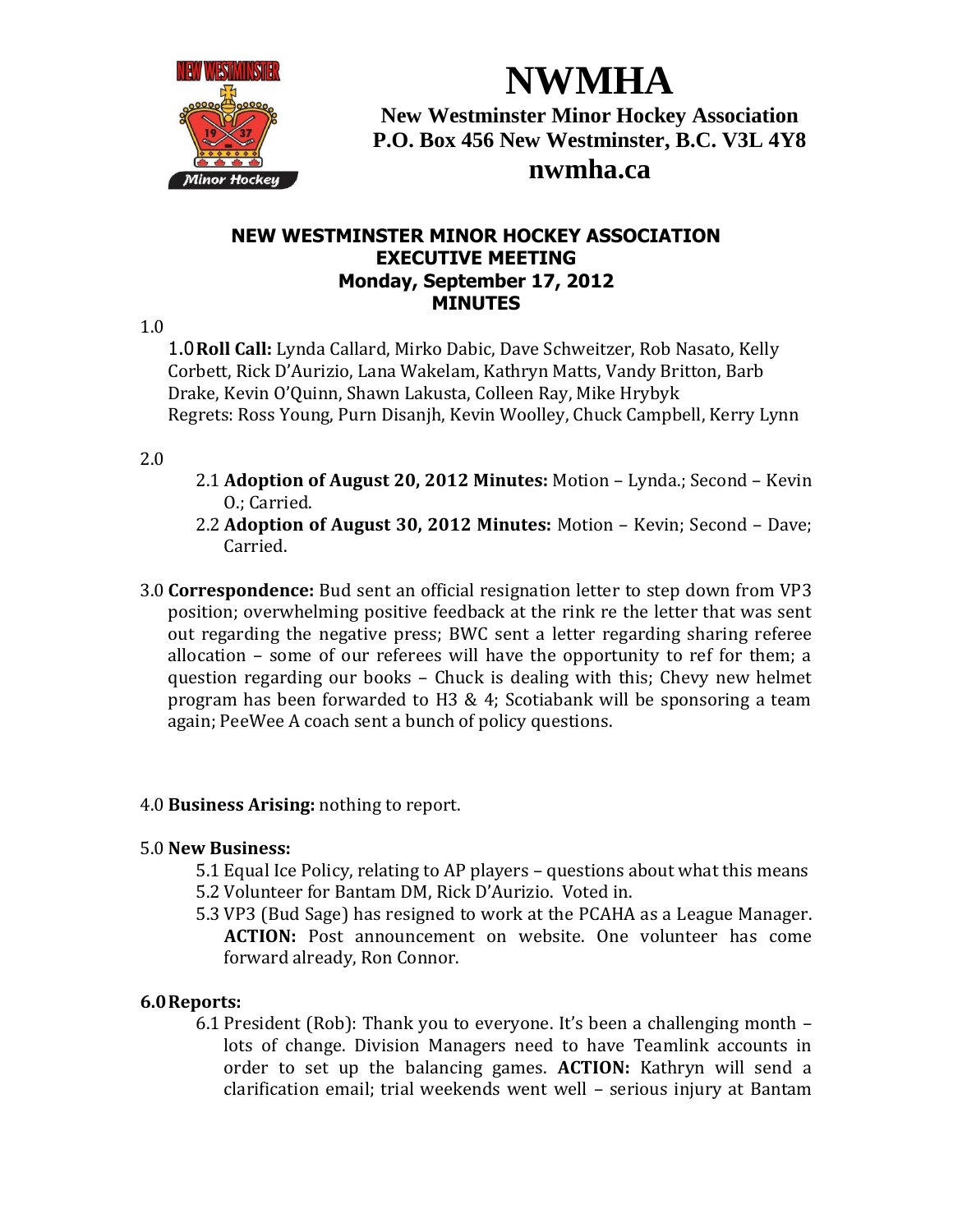level. Luckily player is improving; there are no A2 teams; issues regarding late registration and how it impacts ice accessibility – "Parents' decisions impact their kids."; able to eliminate waitlist in Bantam; dropped a team in H3 and in PeeWee; huge thanks to Ron Booth for how accommodating he's been; thanks to Kathryn and Lynda for all the hard work they've done; make sure we use all the ice – we lobbied hard, and now we should be using all those ice times; needs to know player team number totals once the teams are set; there is no posting of scores from H2-4; special events sanction form necessary for dryland training (on tournament events page on PCAHA); big emphasis on the rule change regarding fighting. A motion was discussed: That "A" team Head Coaches make their decisions and release players to "C" teams one week before "C" teams begin play.

- 6.2 Vice President 1 (Kevin O.): Giants game Friday, February 22nd, 2013 vs the Kamloops Blazers; will send out information once teams are fully set.
- 6.3 Vice President 2 (Purn): ABSENT. Report given by Rob. Tournaments posted on BC hockey website; need to update our website. Will update by Wednesday. Lots of interest at the "C" tournaments but not much at Midget "A".
- 6.4 Vice President 3 (vacancy): No report. Rob reminded us that Picture Day is November 15th.
- 6.5 Treasurer (Chuck): ABSENT. Rob reads report stating that we are in a good financial position.
- 6.6 Registrar (Kathryn): Things have been really crazy. Send me your team official info ASAP.
- 6.7 Coach Coordinator (Shawn): Working with RPM to arrange mentorship; going to carry on with goalie clinic – working on a proposal to do some training at Veit Goaltending with the association subsidizing it; power skating is organized and will begin in October; goalie clinic will start on September 29th. **ACTION:** Kathryn to send out info regarding power skating. Shawn will let her know.
- 6.8 Referee in Chief (Mirko): clinic set for September 23, 2012.
- 6.9 Equipment Manager (Kevin W.): ABSENT. Shawn and Rob gave report. Jerseys were a bit of a struggle; socks have been going out as needed; goalie gear for Atom and below should be okay; looking at purchasing more pinnies.
- 6.10 Ice Allocator (Lynda): Everything is starting to run smoothly now; need to know team managers' names as they get set up; putting together a schedule with all the contact info; pass your league/team schedule on ASAP. **ACTION:** Division Managers – please re-send revised ice times to coaches/managers as there has been confusion.
- 6.11 Referee Allocator (Kelly): Been busy but getting into the swing of things.
- 6.12Division Managers: Juvenile (Colleen) player injured and won't be returning to play this season; still a couple of cuts to be made. Midget (Mike) – down to 59 skaters so 4 teams; 4-6 kids to cut from "A" team; need 4 exhibition games to see all potential "A" team players, which impacts "C" teams; have a non-parent volunteer coach for a "C" team, so we will reimburse him gas money; hope to have the cuts made by Sept